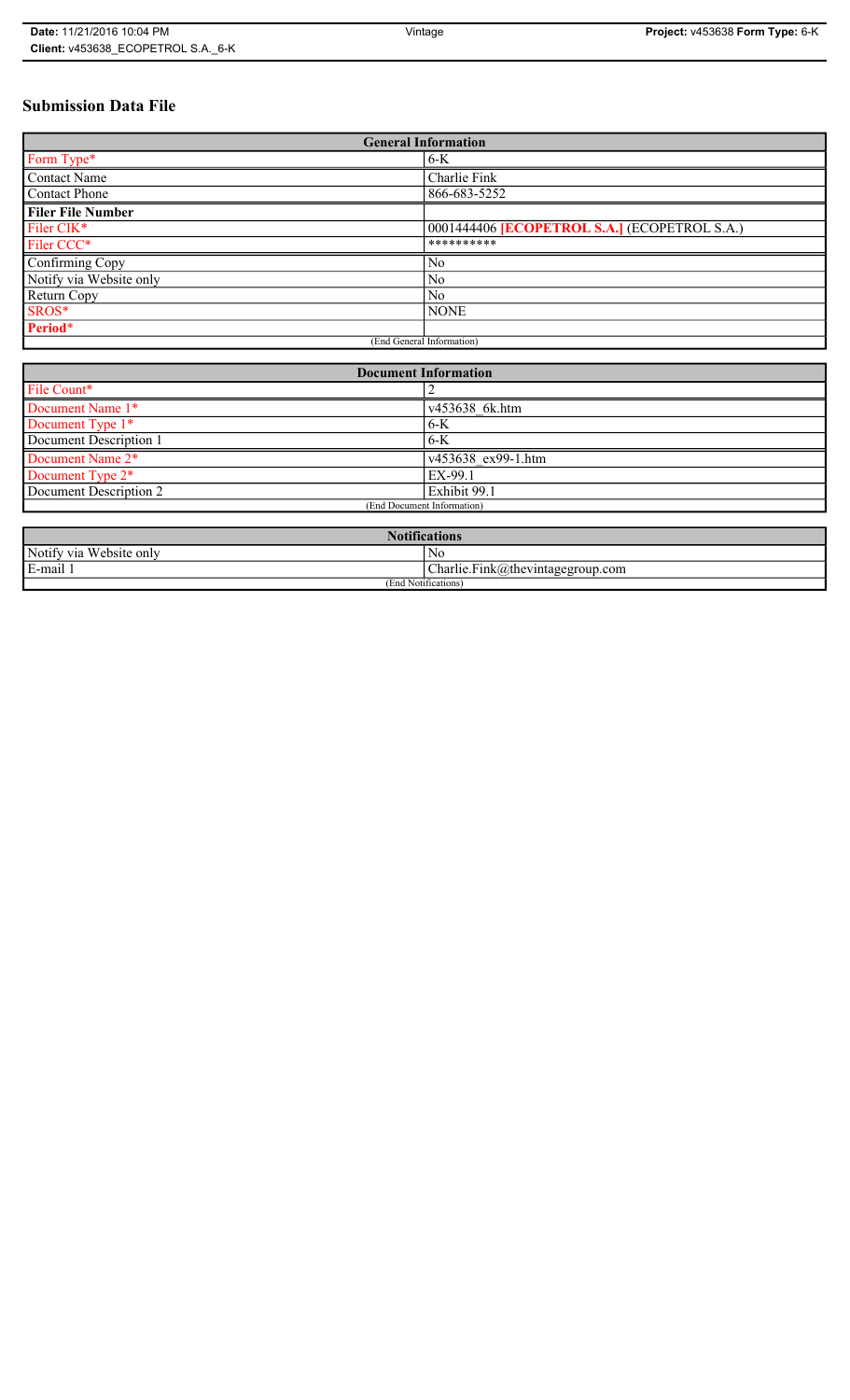### **UNITED STATES SECURITIES AND EXCHANGE COMMISSION Washington, D.C. 20549**

## **FORM 6-K**

### **REPORT OF FOREIGN PRIVATE ISSUER PURSUANT TO RULE 13a-16 OR 15d-16 UNDER THE SECURITIES EXCHANGE ACT OF 1934**

For the month of November, 2016 Commission File Number 001-34175

ECOPETROL S.A.

(Exact name of registrant as specified in its charter)

N.A.

(Translation of registrant's name into English)

COLOMBIA

(Jurisdiction of incorporation or organization)

Carrera 13 No. 36 – 24

BOGOTA D.C. – COLOMBIA

(Address of principal executive offices)

Indicate by check mark whether the registrant files or will file annual reports under cover of Form 20-F or Form 40-F.

Form 20-F  $\boxtimes$  Form 40-F  $\Box$ 

Indicate by check mark if the registrant is submitting the Form 6-K in paper as permitted by Regulation S-T Rule 101(b)(1)

 $Yes \Box$  No  $\boxtimes$ 

Indicate by check mark if the registrant is submitting the Form 6-K in paper as permitted by Regulation S-T Rule 101(b)(7)

 $Yes \Box$  No  $\boxtimes$ 

Indicate by check mark whether the registrant by furnishing the information contained in this form is also thereby furnishing the information to the Commission pursuant to Rule 12g3-2(b) under the Securities Exchange Act of 1934.

 $Yes \Box$  No  $\boxtimes$ 

If "Yes" is marked, indicate below the file number assigned to the registrant in connection with Rule 12g3-2(b): 82- N/A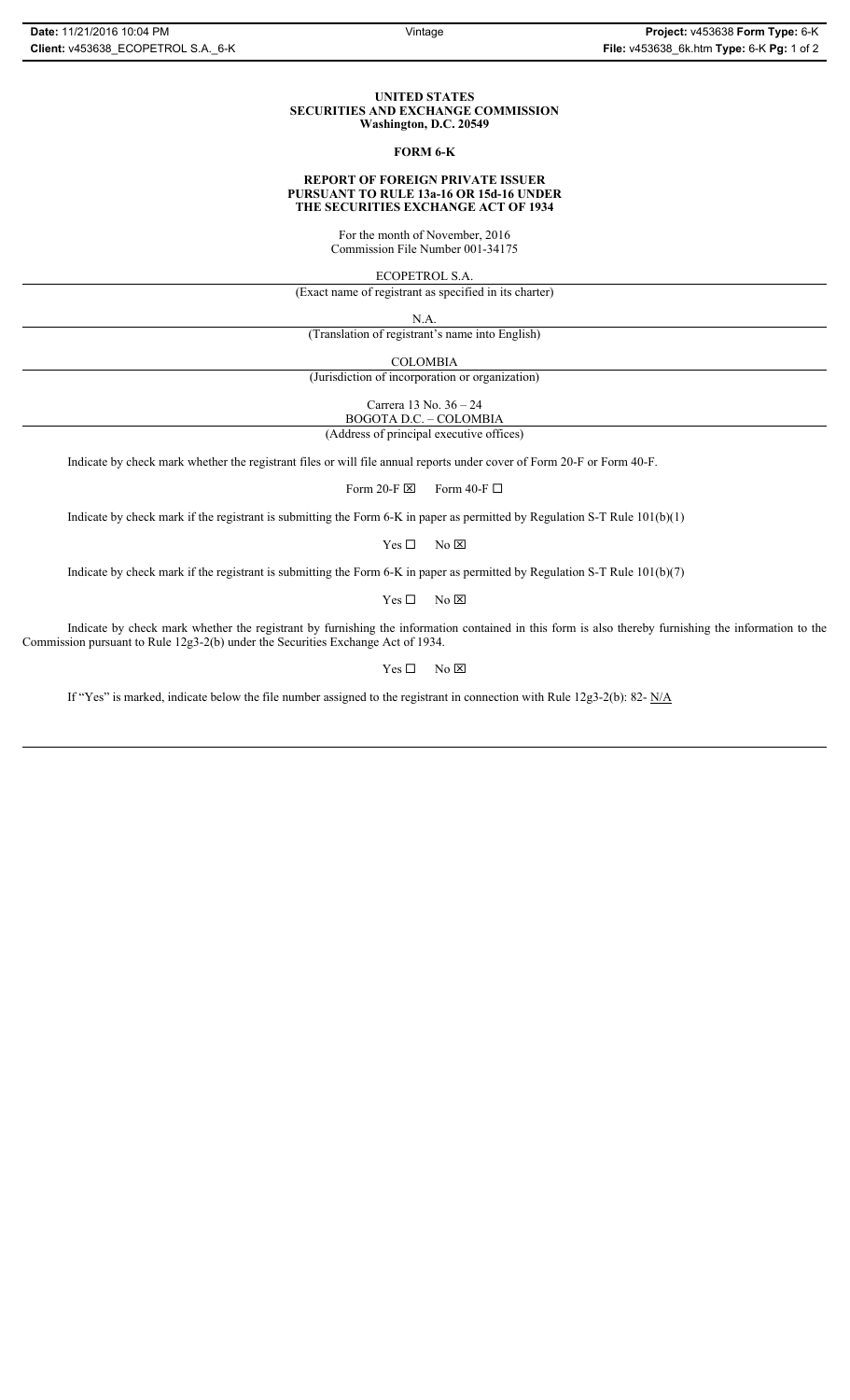## **SIGNATURES**

Pursuant to the requirements of the Securities Exchange Act of 1934, the registrant has duly caused this report to be signed on its behalf by the undersigned, thereunto duly authorized.

Ecopetrol S.A.

By: /s/ María Fernanda Suárez Name: María Fernanda Suárez Title: Chief Financial Officer

Date: November 21, 2016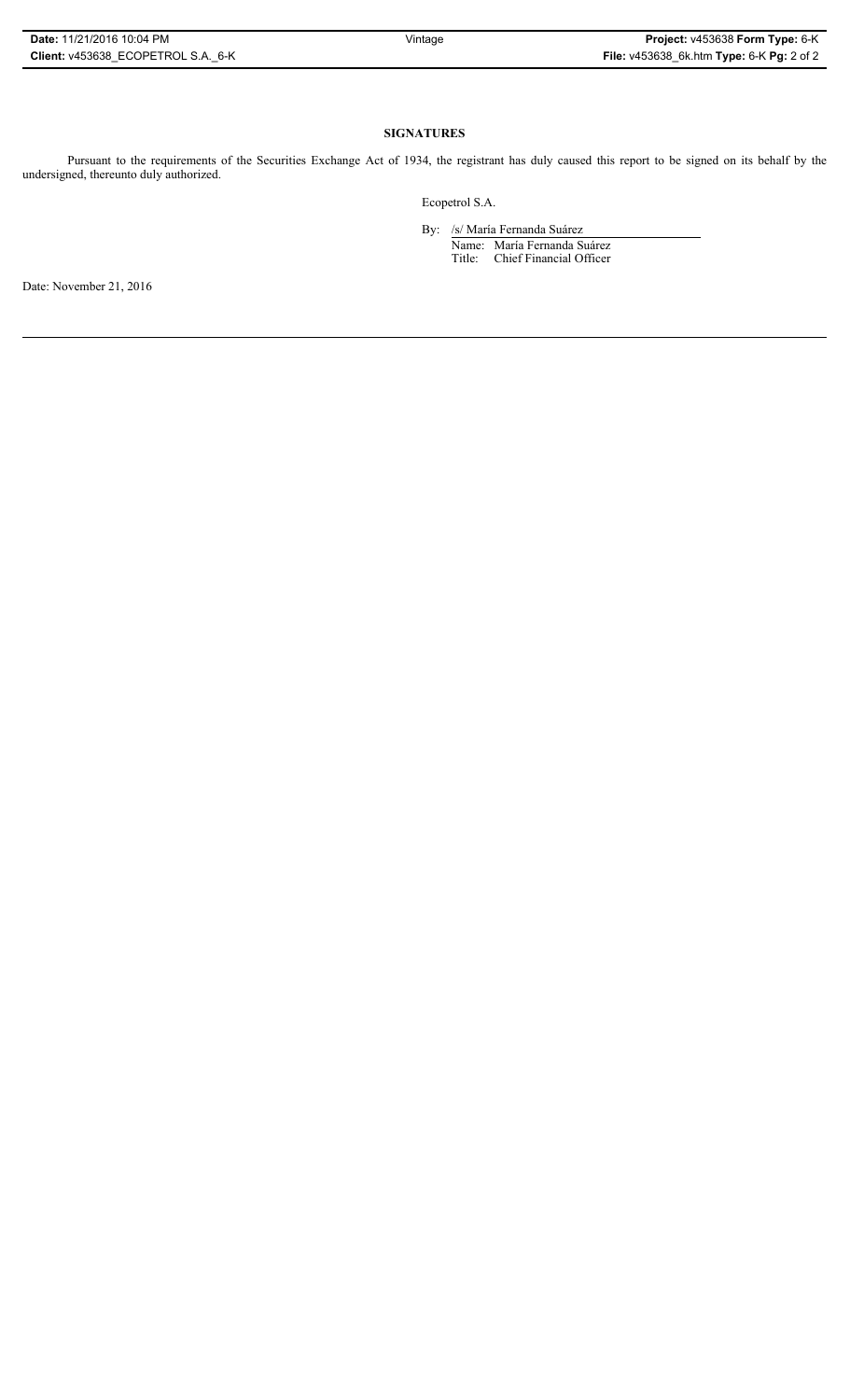**Exhibit 99.1**

## **Ecopetrol announces its investment plan for 2017**

- During 2017 Ecopetrol will invest approximately USD 3,500 million.
- Nearly USD 2,850 million will be allocated to exploration and production. The planned investment in this segment doubles the amount budgeted for 2016, in line with the 2020 Business Plan.
- x Investment in exploration will be increased from USD 282 million in 2016 to USD 650 million in 2017.
- The Ecopetrol Group will continue to produce an average of about 715 thousand barrels of oil equivalent per day during 2017. This production level lays the foundation for Ecopetrol's expected increase in production by 2020 of between 760 and 830 thousand barrels of oil equivalent per day, depending on international crude oil prices.

Ecopetrol S.A. (BVC: ECOPETROL; NYSE: EC) ("Ecopetrol") reports that its Board of Directors has approved an investment plan for approximately USD 3,500 million for 2017.

This plan addresses the goals set forth in the 2020 Business Plan, allocating more than 80% of investments to profitable exploration and production projects.

Exploration and production projects will largely focus on developing key production assets and identifying Colombian onshore and offshore resources, maintaining our position in foreign assets.

More than 95% of investments will be made in Colombia, with the remainder made abroad.

The investments of the Ecopetrol Group are broken down by segment below:

| <b>USD millions</b> | Investments $2016*$ (E) | Investments $2017*$ (P) |
|---------------------|-------------------------|-------------------------|
| Production          | 1,116                   | 2,200                   |
| Exploration         | 282                     | 650                     |
| Downstream          | 1,135                   | 360                     |
| Midstream           | 433                     | 265                     |
| Corporate           | 34                      | 25                      |
| <b>Total 2017</b>   | 3,000                   | 3,500                   |
| * Rounded figures   |                         |                         |
| $(E)$ : Estimate    |                         |                         |
| (P): Projected      |                         |                         |